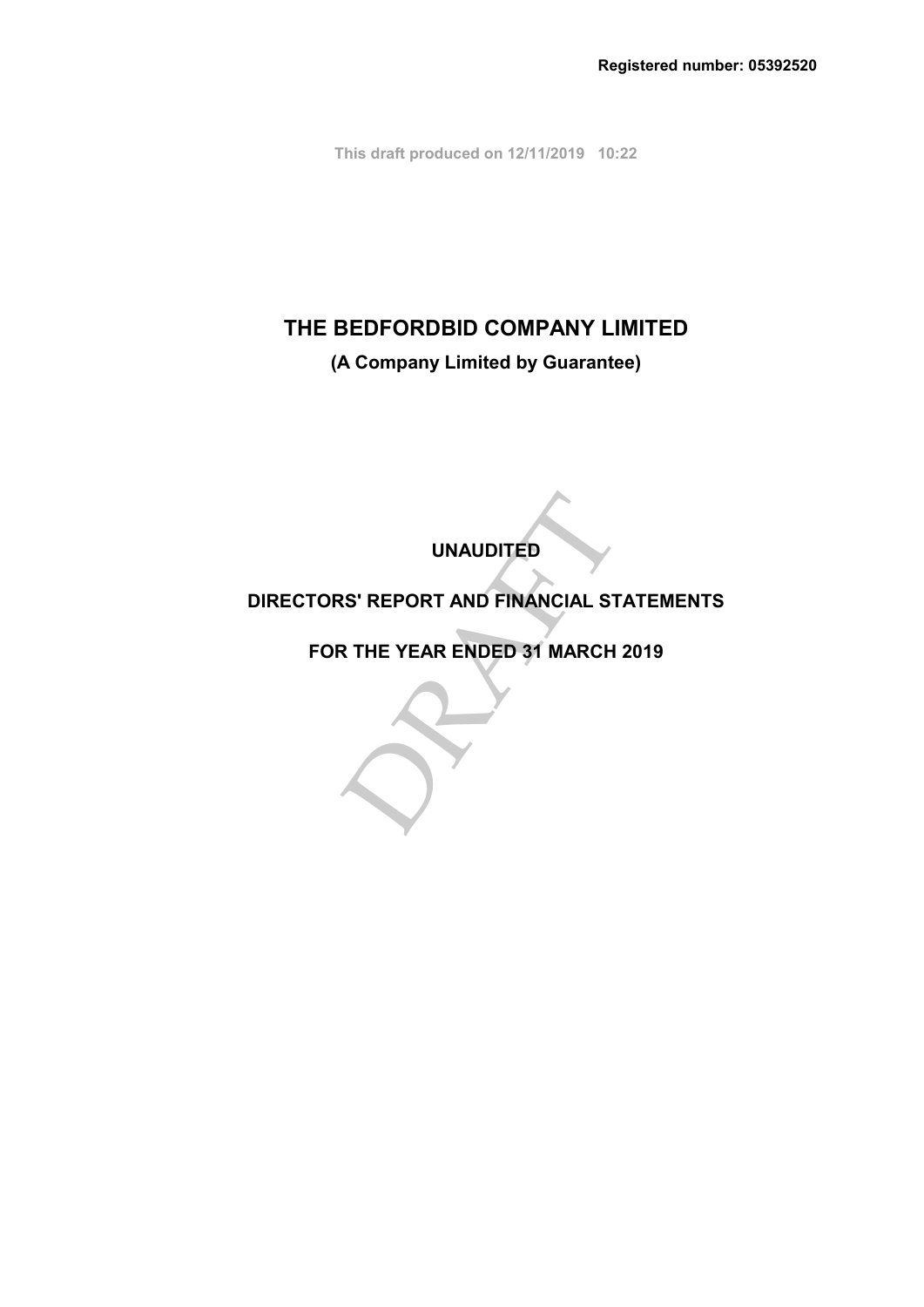**This draft produced on 12/11/2019 10:22**

## **THE BEDFORDBID COMPANY LIMITED**

## **(A Company Limited by Guarantee)**

## **COMPANY INFORMATION**

| <b>Directors</b>         | Samantha Laycock<br>Zahid Hussain                             |
|--------------------------|---------------------------------------------------------------|
|                          |                                                               |
|                          | <b>Stephen McBrearty</b>                                      |
|                          | David Roffey                                                  |
|                          | Daniel Fisher                                                 |
|                          | <b>Christina Rowe</b>                                         |
|                          | Charles Royden                                                |
|                          | Mark Thompson (resigned 16 October 2018)                      |
|                          | Deborah Page (resigned 17 October 2018)                       |
|                          | Charles Tomlinson (resigned 26 March 2019)                    |
|                          | <b>Greg Warwick</b>                                           |
|                          | Malcolm Wyse (appointed 16 October 2018)                      |
|                          | Margaret Butland (resigned 3 May 2018)                        |
|                          | Gareth Ecott (resigned 16 October 2018)                       |
|                          | Ben Ireland (appointed 1 May 2018, resigned 15 February 2019) |
|                          |                                                               |
|                          |                                                               |
| <b>Registered number</b> | 05392520                                                      |
|                          |                                                               |
|                          |                                                               |
| <b>Registered office</b> | 1 Lurke Street                                                |
|                          | <b>Bedford</b>                                                |
|                          | <b>MK40 3TN</b>                                               |
|                          |                                                               |
|                          |                                                               |
| <b>Accountants</b>       | <b>MHA MacIntyre Hudson</b>                                   |
|                          | <b>Chartered Accountants</b>                                  |
|                          | <b>Equipoise House</b>                                        |
|                          | <b>Grove Place</b>                                            |
|                          | <b>Bedford</b>                                                |
|                          | <b>MK40 3LE</b>                                               |
|                          |                                                               |
|                          |                                                               |
|                          |                                                               |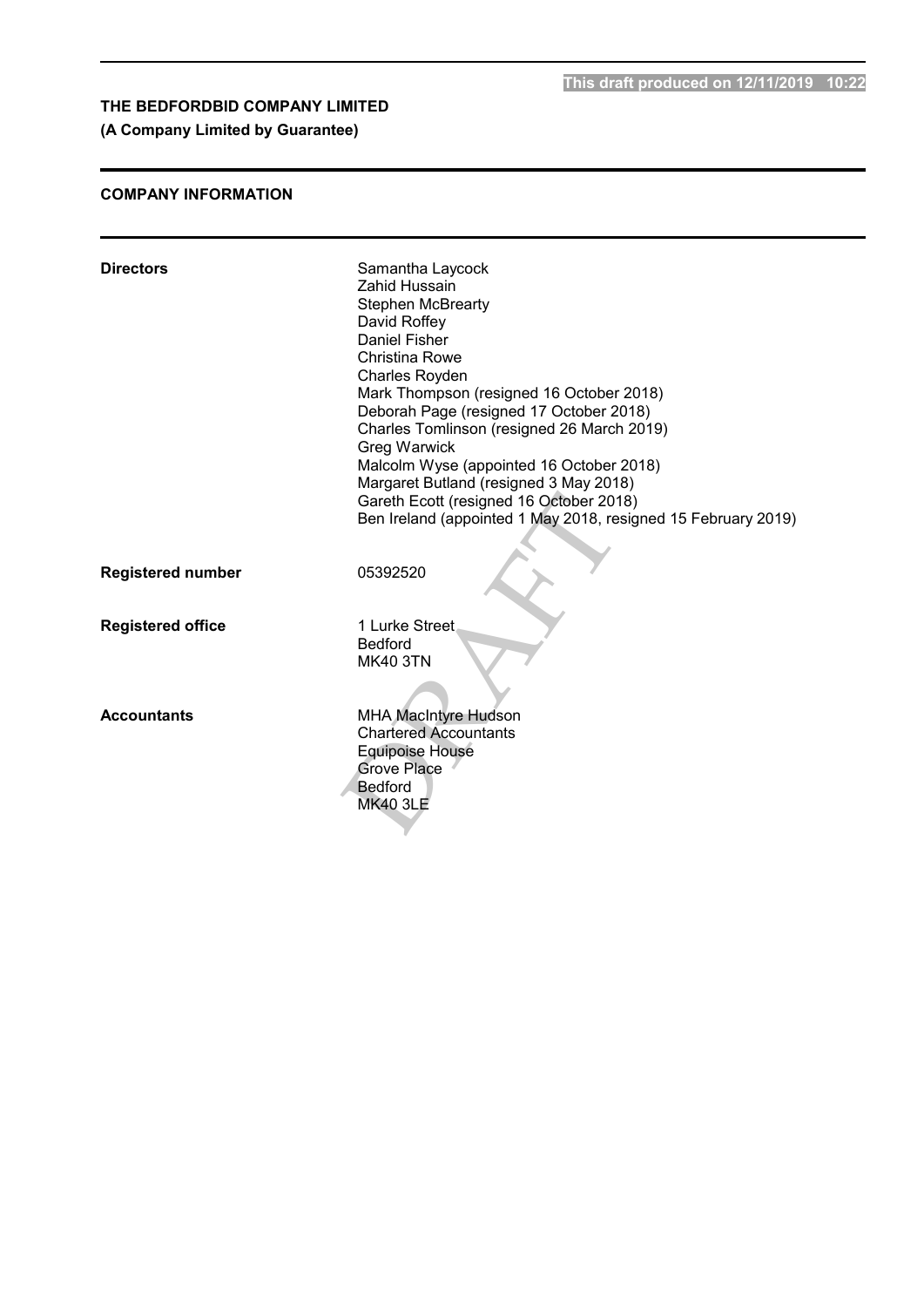## **(A Company Limited by Guarantee)**

## **CONTENTS**

|                                                                             | Page      |
|-----------------------------------------------------------------------------|-----------|
| <b>Directors' Report</b>                                                    | $1 - 3$   |
| <b>Accountants' Report</b>                                                  | 4         |
| <b>Statement of Income and Retained Earnings</b>                            | 5         |
| <b>Balance Sheet</b>                                                        | 6         |
| <b>Notes to the Financial Statements</b>                                    | $7 - 9$   |
| The following pages do not form part of the statutory financial statements: |           |
| Detailed Income and Expenditure Account and Summaries                       | $10 - 12$ |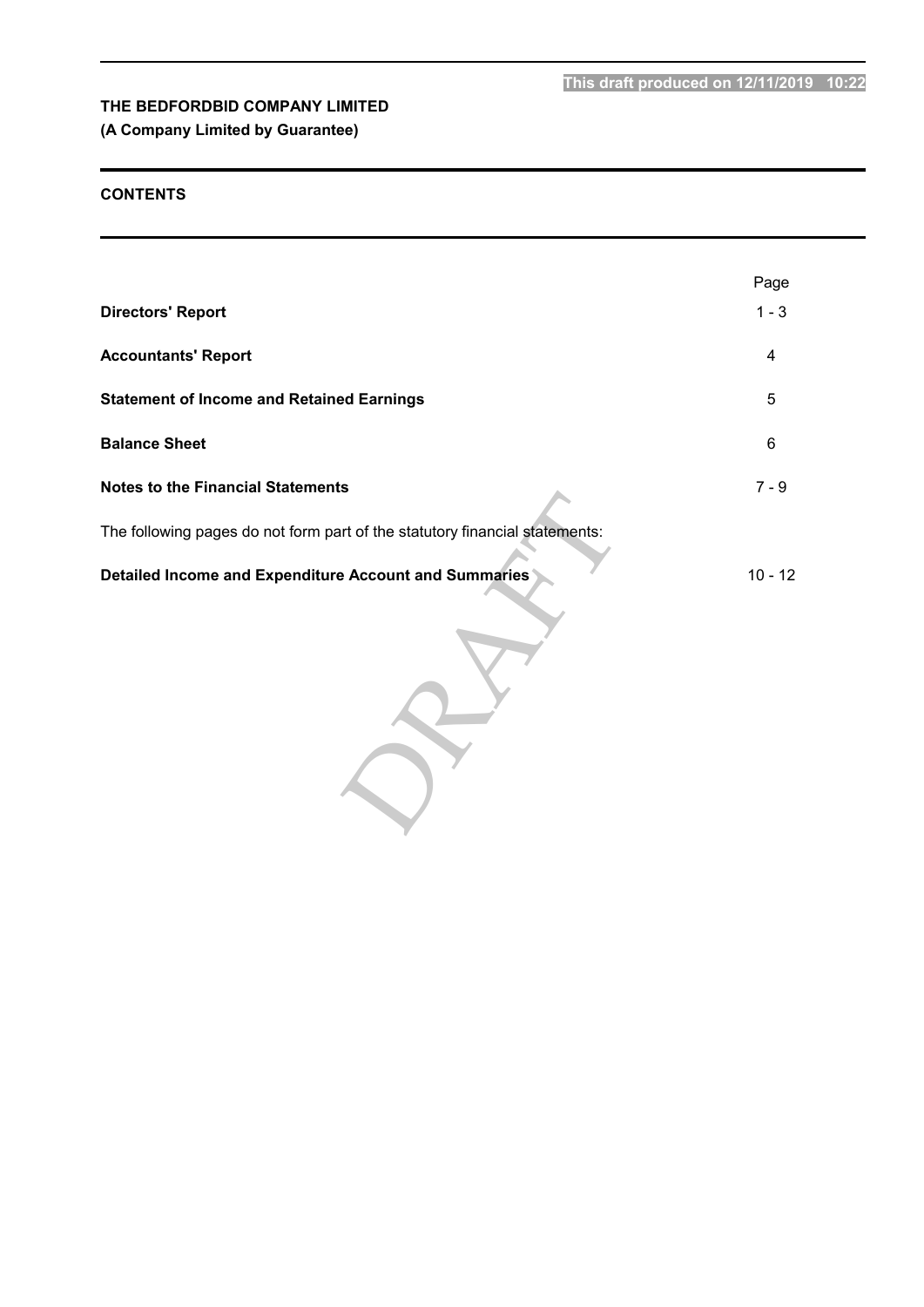### **(A Company Limited by Guarantee)**

#### **DIRECTORS' REPORT FOR THE YEAR ENDED 31 MARCH 2019**

The Directors present their report and the financial statements for the year ended 31 March 2019.

#### **Principal activity**

The principal activity of the Company during the year was the initiation and promotion of a Business Improvement District (BID).

#### **Directors commentary**

The Company's financial statements are prepared to accounting standards but operate on a cash basis. It is no longer possible to use the surplus/deficit terminology on the profit and loss account under the FRS 102 accounting standard. This is now shown as 'profit' but the company views the results as a surplus/deficit that is carried over for use in the following year.

The income from the town centre voucher scheme is separated so that turnover shown in the financial statements only includes money that can be used for other BID projects and is not reserved to be spent on voucher redemption.

France voucher scheme is separated so that that can be used for other BID projects and<br>that can be used for other BID projects and<br>the secause not all vouchers issued generate<br>or promotional purposes including competition<br> There is a net deficit on vouchers because not all vouchers issued generate income. In 2019 £7,920 (2018: £6,050) of vouchers were issued for promotional purposes including competitions to swell the database for direct marketing purposes, £5 Giveaways at the 40th Anniversary for Bedford's River Festival (redeemed in stores generating upselling), plus a range of free of charge donations to local different community groups and charities to support their fundraising raising activities and special events. Until recently such were covered by nonredemptions, but with the scheme becoming wider known and more popular, the voucher redemptions no longer cover the full amount. Internal processes are better scrutinised and BedfordBID no longer honours out of date vouchers. There is a spending deadline for all vouchers issued which businesses are informed about, and customers made aware of as date stamped on the reverse of all vouchers. There are also some minimal costs involved for printing (administration is included into staff roles) of the vouchers, so voucher costs are now budgeted.

The financial statements only recognise BID levies as they are received and do not recognise levies that have not yet been collected. When considering the variances in 2018 vs. 2019 outturn, the following should be recognised:-

Other income – year ending 2018 part of the costs associated with the Intercept Study were recouped as this was shared with Harpur Centre management. In 2018/9, no activity.

Cost of sales, direct wages – year ending 2019 the Office Manager post became part time following departure of Victoria Panther and reallocation of duties between new p/t member, Director of Operations and part website outsourcing at no additional charge.

Marketing, promotions & events – launch of Love Bedford NOW! and usual biennial budgeted expenditure associated with River Festival.

Improving the visitor experience – reduction in Bluecap headcount

Partnerships - the part PCSO funding was withdrawn

Sustainability 2018 – costs attributed to the two consumer insight research studies undertaken during the summer and Christmas presented at both the September and following February BID Breakfast meetings.

Staff training and staff welfare – standard variances in timings for training such as First Aid and uniform provisions with reduction in Bluecap headcount

Subscriptions is a timing issue and Accountancy fees relate to the changes required to implement a Xero accounting system.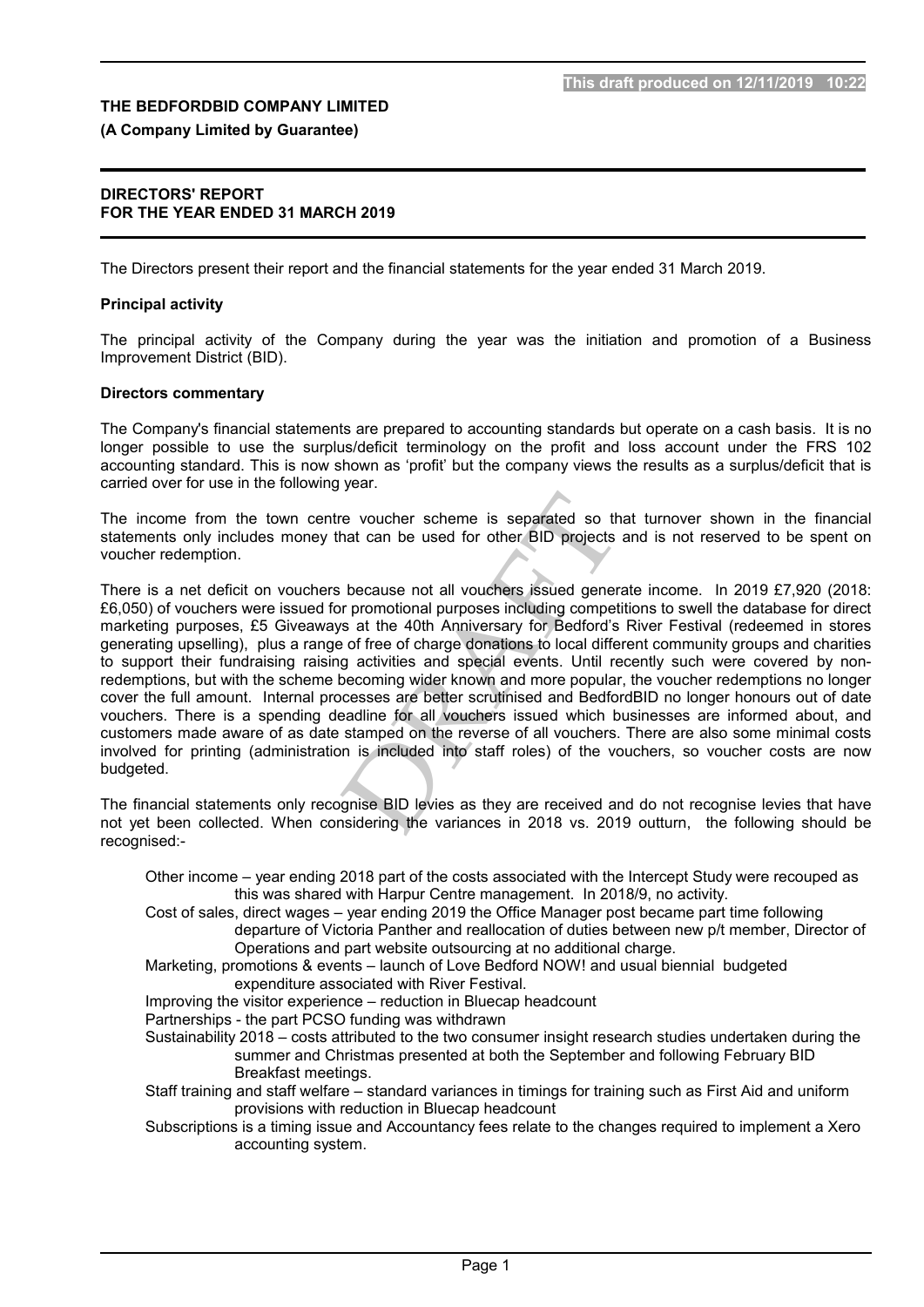## **(A Company Limited by Guarantee)**

#### **DIRECTORS' REPORT (CONTINUED) FOR THE YEAR ENDED 31 MARCH 2019**

When considering the amount of cash at bank and in hand, it is important to note the BID4 ballot allowances and reserves were accounted for resulting in £300k 'in the bank' at March 2019 and to recognise the following:

- 2019/20 is a ballot year and advance provisions necessary for either renewal or close.
- Allowances to ensure sufficient funds for first quarter activity ring-fenced for planned expenditure Q1, which includes the standard operating overheads for the first quarter  $cE140k$
- Provision must be made for redemption of vouchers not yet redeemed and VAT return c£27k
- Reserves carried forward accumulated from the previous years to enable the increase in BID4 renewal proposal threshold to align with the statutory 100% small business rates relief to further help support smaller businesses c£135k
- If a valid appeal is lodged, contingency plans were also in place as it is for the Local Authority to decide whether they will pass the levy to the Business Improvement District body or hold it in the revenue account in these circumstances.

If closure is certain, the directors will decide how to progress with the use potential surplus funds immediately after the date of ballot results, 18 October 2019.

## **Directors**

The Directors who served during the year were:

ballot results, 18 October 2019.<br>
e year were:<br>
Der 2018)<br>
Per 2018)<br>
Per 2018)<br>
Per 2018)<br>
Per 2018)<br>
2018) Samantha Laycock Zahid Hussain Stephen McBrearty David Roffey Daniel Fisher Christina Rowe Charles Royden Mark Thompson (resigned 16 October 2018) Deborah Page (resigned 17 October 2018) Charles Tomlinson (resigned 26 March 2019) Greg Warwick Malcolm Wyse (appointed 16 October 2018) Margaret Butland (resigned 3 May 2018) Gareth Ecott (resigned 16 October 2018) Ben Ireland (appointed 1 May 2018, resigned 15 February 2019)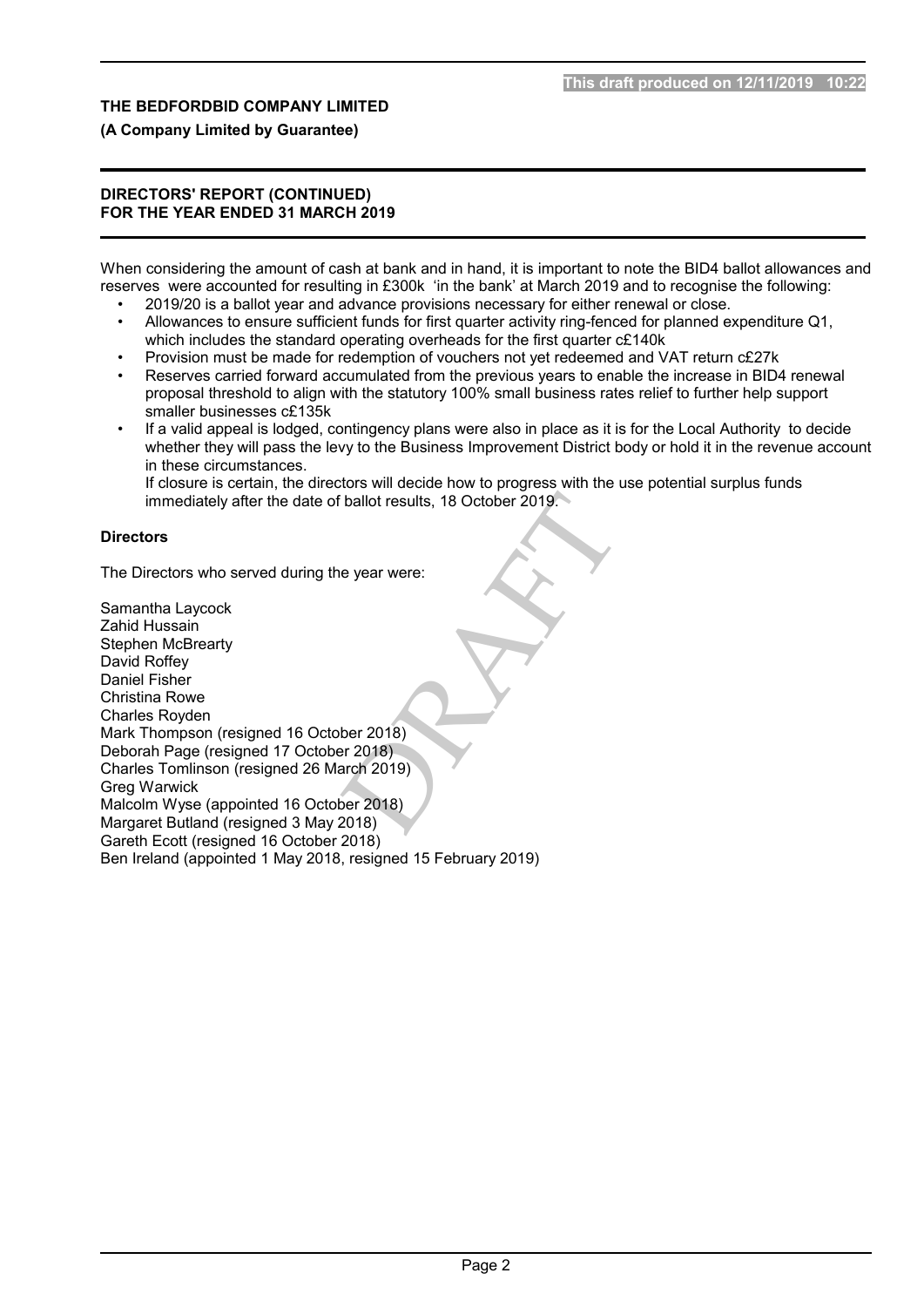## **(A Company Limited by Guarantee)**

#### **DIRECTORS' REPORT (CONTINUED) FOR THE YEAR ENDED 31 MARCH 2019**

#### **Directors attendance**

Attendance during the year at meetings of the Board of Directors was as follows:

|                                                                                                                                                       | <b>Meetings</b><br>attended | Out of a<br>possible |
|-------------------------------------------------------------------------------------------------------------------------------------------------------|-----------------------------|----------------------|
| Samantha Laycock                                                                                                                                      |                             |                      |
| Zahid Hussain                                                                                                                                         |                             |                      |
| <b>Stephen McBrearty</b>                                                                                                                              |                             |                      |
| David Roffey                                                                                                                                          |                             | 7                    |
| Daniel Fisher                                                                                                                                         |                             |                      |
| Christina Rowe                                                                                                                                        |                             | 7                    |
| Charles Royden                                                                                                                                        | 5                           | 7                    |
| Greg Warwick                                                                                                                                          | 5                           | 7                    |
| Margaret Butland (to 3 May 2018)                                                                                                                      |                             |                      |
| Gareth Ecott (to 16 October 2018)                                                                                                                     |                             | 3                    |
| Mark Thompson (to 16 October 2018)                                                                                                                    |                             | 3                    |
| Deborah Page (to 17 October 2018)                                                                                                                     |                             | 3                    |
| Charles Tomlinson (to 26 March 2019)                                                                                                                  |                             | 7                    |
| Ben Ireland (from 1 May 2018 to 15 February 2019)                                                                                                     |                             | 2                    |
| Malcolm Wyse (from 16 October 2018)                                                                                                                   | 3                           | 3                    |
| <b>Small companies note</b>                                                                                                                           |                             |                      |
|                                                                                                                                                       |                             |                      |
| In preparing this report, the Directors have taken advantage of the small companies exemptions provided by<br>section 415A of the Companies Act 2006. |                             |                      |
|                                                                                                                                                       |                             |                      |

#### **Small companies note**

This report was approved by the board and signed on its behalf.

................................................ **Christina Rowe** Director

Date: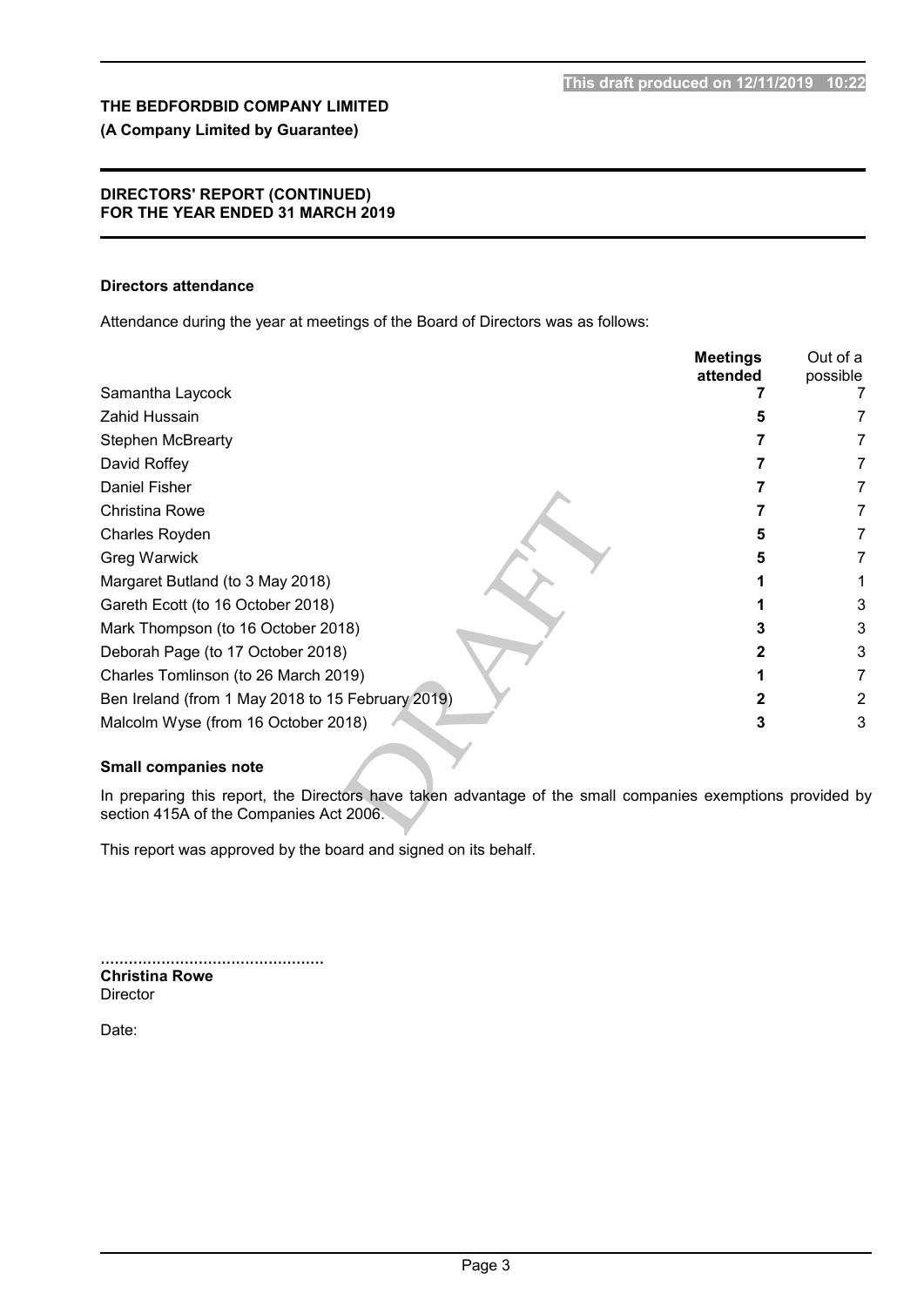#### **(A Company Limited by Guarantee)**

#### **CHARTERED ACCOUNTANTS' REPORT TO THE BOARD OF DIRECTORS ON THE PREPARATION OF THE UNAUDITED STATUTORY FINANCIAL STATEMENTS OF THE BEDFORDBID COMPANY LIMITED FOR THE YEAR ENDED 31 MARCH 2019**

In order to assist you to fulfil your duties under the Companies Act 2006, we have prepared for your approval the financial statements of The BedfordBID Company Limited for the year ended 31 March 2019 which comprise the Statement of Income and Retained Earnings, the Balance Sheet and the related notes from the Company's accounting records and from information and explanations you have given us.

As a practising member firm of the Institute of Chartered Accountants in England and Wales (ICAEW), we are subject to its ethical and other professional requirements which are detailed at http://www.icaew.com/en/ members/regulations-standards-and-guidance/.

the financial statements of The BedfordBID C<br>the to the Board of Directors of The BedfordBID C<br>CAEW Technical Release TECH07/16AAF. T<br>responsibility to anyone other than The Bedford<br>tur work or for this report.<br>BedfordBID This report is made solely to the Board of Directors of The BedfordBID Company Limited, as a body, in accordance with the terms of our engagement letter dated 19 August 2015. Our work has been undertaken solely to prepare for your approval the financial statements of The BedfordBID Company Limited and state those matters that we have agreed to state to the Board of Directors of The BedfordBID Company Limited, as a body, in this report in accordance with ICAEW Technical Release TECH07/16AAF. To the fullest extent permitted by law, we do not accept or assume responsibility to anyone other than The BedfordBID Company Limited and its Board of Directors, as a body, for our work or for this report.

It is your duty to ensure that The BedfordBID Company Limited has kept adequate accounting records and to prepare statutory financial statements that give a true and fair view of the assets, liabilities, financial position and profit of The BedfordBID Company Limited. You consider that The BedfordBID Company Limited is exempt from the statutory audit requirement for the year.

We have not been instructed to carry out an audit or review of the financial statements of The BedfordBID Company Limited. For this reason, we have not verified the accuracy or completeness of the accounting records or information and explanations you have given to us and we do not, therefore, express any opinion on the statutory financial statements.

**MHA MacIntyre Hudson** Chartered Accountants Equipoise House Grove Place Bedford MK40 3LE

Date: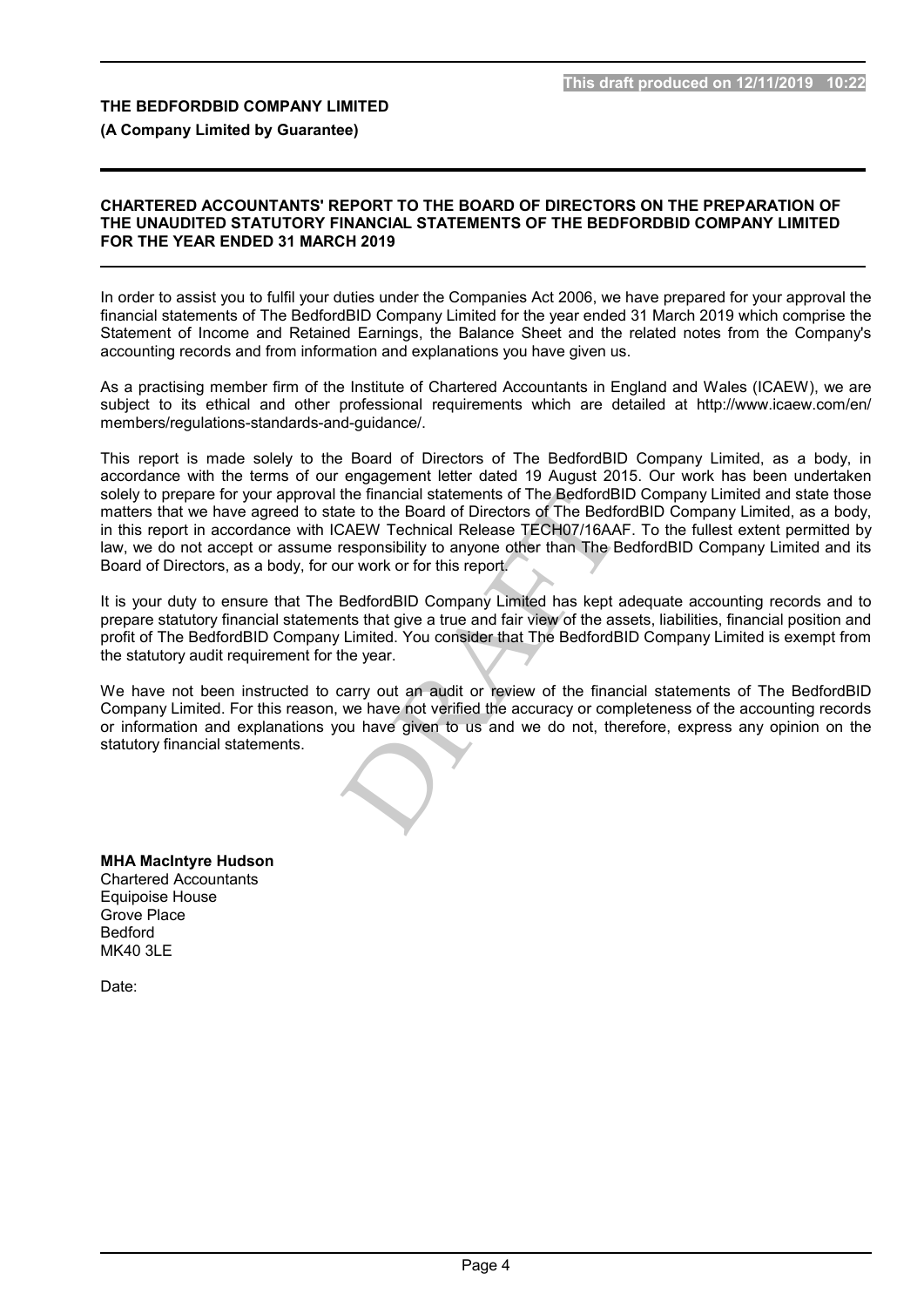## **(A Company Limited by Guarantee)**

### **STATEMENT OF INCOME AND RETAINED EARNINGS FOR THE YEAR ENDED 31 MARCH 2019**

|                                                                                                                                                                                                                 | 2019<br>£             | 2018<br>£             |
|-----------------------------------------------------------------------------------------------------------------------------------------------------------------------------------------------------------------|-----------------------|-----------------------|
| Turnover<br>Cost of sales                                                                                                                                                                                       | 442,244<br>(371, 442) | 451,526<br>(356, 873) |
|                                                                                                                                                                                                                 |                       |                       |
| <b>Gross profit</b>                                                                                                                                                                                             | 70,802                | 94,653                |
| Administrative expenses                                                                                                                                                                                         | (45, 774)             | (53, 131)             |
| <b>Operating profit</b>                                                                                                                                                                                         | 25,028                | 41,522                |
| Interest receivable and similar income                                                                                                                                                                          | 411                   | 58                    |
| Profit before tax                                                                                                                                                                                               | 25,439                | 41,580                |
| Tax on profit                                                                                                                                                                                                   |                       |                       |
| <b>Profit after tax</b>                                                                                                                                                                                         | 25,439                | 41,580                |
| Retained earnings at the beginning of the year                                                                                                                                                                  | 253,676               | 212,096               |
| Profit for the year                                                                                                                                                                                             | 25,439                | 41,580                |
| Retained earnings at the end of the year                                                                                                                                                                        | 279,115               | 253,676               |
| There were no recognised gains and losses for 2019 or 2018 other than those included in the statement of<br>income and retained earnings.<br>The notes on pages 7 to 9 form part of these financial statements. |                       |                       |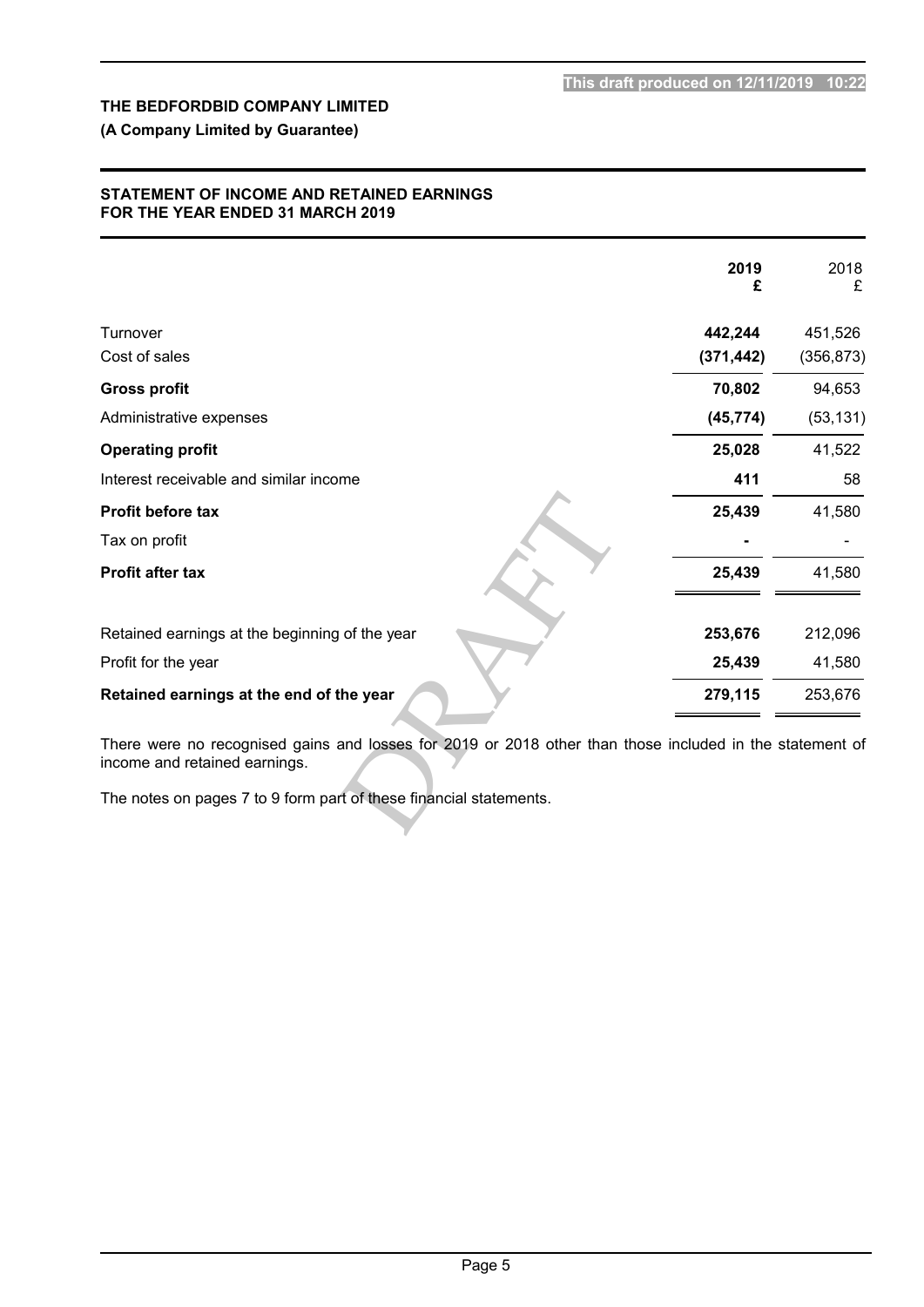### **(A Company Limited by Guarantee) REGISTERED NUMBER:05392520**

#### **BALANCE SHEET AS AT 31 MARCH 2019**

|                                                                                                                                                                                                                                                                           | <b>Note</b> | 2019<br>£ | 2018<br>£ |
|---------------------------------------------------------------------------------------------------------------------------------------------------------------------------------------------------------------------------------------------------------------------------|-------------|-----------|-----------|
| <b>Current assets</b>                                                                                                                                                                                                                                                     |             |           |           |
| <b>Debtors</b>                                                                                                                                                                                                                                                            | 4           | 23,063    | 25,705    |
| Cash at bank and in hand                                                                                                                                                                                                                                                  | 5           | 305,397   | 292,748   |
|                                                                                                                                                                                                                                                                           |             | 328,460   | 318,453   |
| Creditors: amounts falling due within one year                                                                                                                                                                                                                            | 6           | (49, 345) | (64, 777) |
| <b>Net current assets</b>                                                                                                                                                                                                                                                 |             | 279,115   | 253,676   |
| <b>Total assets less current liabilities</b>                                                                                                                                                                                                                              |             | 279,115   | 253,676   |
| <b>Net assets</b>                                                                                                                                                                                                                                                         |             | 279,115   | 253,676   |
| <b>Capital and reserves</b>                                                                                                                                                                                                                                               |             |           |           |
| Profit and loss account                                                                                                                                                                                                                                                   |             | 279,115   | 253,676   |
|                                                                                                                                                                                                                                                                           |             | 279,115   | 253,676   |
| The Directors consider that the Company is entitled to exemption from audit under section 477 of the Companies<br>Act 2006 and members have not required the Company to obtain an audit for the year in question in accordance<br>with section 476 of Companies Act 2006. |             |           |           |
| The Directors acknowledge their responsibilities for complying with the requirements of the Companies Act 2006<br>with respect to accounting records and the preparation of financial statements.                                                                         |             |           |           |
| The financial statements have been prepared in accordance with the provisions applicable to companies subject<br>to the email companies regime and in ecoerdance with the provisions of EDS 102 Section 1A, email entities                                                |             |           |           |

The financial statements have been prepared in accordance with the provisions applicable to companies subject to the small companies regime and in accordance with the provisions of FRS 102 Section 1A - small entities.

The financial statements were approved and authorised for issue by the board and were signed on its behalf by:

|  | <b>Samantha Laycock</b> |  |  |  |  |  |  |  |  |  |  |  |  |  |  |  |  |  |  |  |  |
|--|-------------------------|--|--|--|--|--|--|--|--|--|--|--|--|--|--|--|--|--|--|--|--|
|  | <b>Director</b>         |  |  |  |  |  |  |  |  |  |  |  |  |  |  |  |  |  |  |  |  |

Date:

The notes on pages 7 to 9 form part of these financial statements.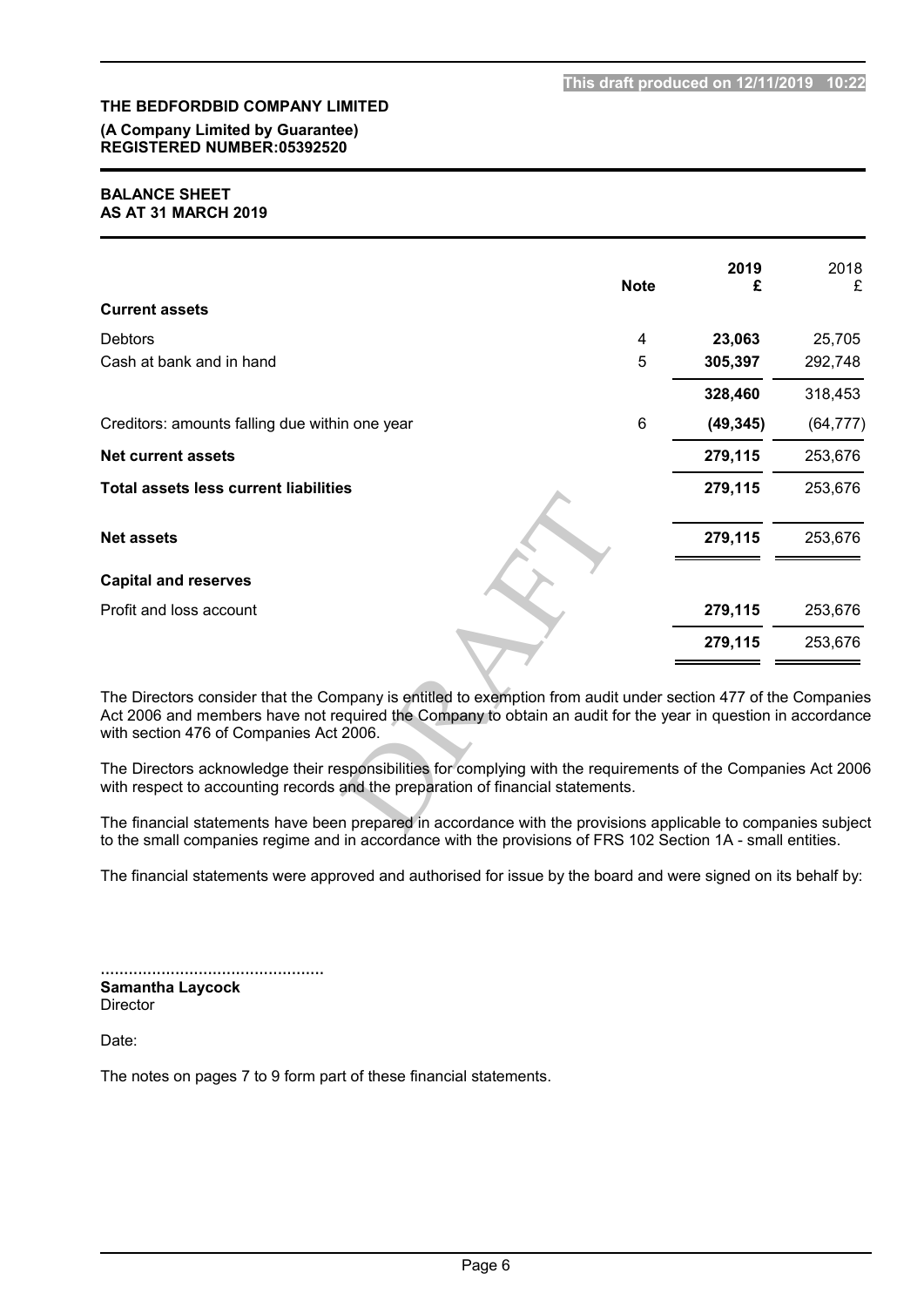### **(A Company Limited by Guarantee)**

#### **NOTES TO THE FINANCIAL STATEMENTS FOR THE YEAR ENDED 31 MARCH 2019**

#### **1. General information**

The BedfordBID Company Limited is a company limited by guarantee, incorporated in England and Wales.

The registered office address and principal place of business is 1 Lurke Street, Bedford, MK40 3TN.

#### **2. Accounting policies**

#### **2.1 Basis of preparation of financial statements**

The financial statements have been prepared under the historical cost convention unless otherwise specified within these accounting policies and in accordance with Section 1A of Financial Reporting Standard 102, the Financial Reporting Standard applicable in the UK and the Republic of Ireland and the Companies Act 2006.

The following principal accounting policies have been applied:

#### **2.2 Turnover**

Turnover represents monies remitted (excluding Value Added Tax) by Bedford Borough Council in respect of BID levies collected and monies due from other BID activities during the year.

## **2.3 Debtors**

Short term debtors are measured at transaction price, less any impairment. Loans receivable are measured initially at fair value, net of transaction costs, and are measured subsequently at amortised cost using the effective interest method, less any impairment.

#### **2.4 Cash and cash equivalents**

Cash is represented by cash in hand and deposits with financial institutions repayable without penalty on notice of not more than 24 hours. Cash equivalents are highly liquid investments that mature in no more than three months from the date of acquisition and that are readily convertible to known amounts of cash with insignificant risk of change in value.

#### **2.5 Financial instruments**

The Company only enters into basic financial instrument transactions that result in the recognition of financial assets and liabilities like trade and other debtors and creditors, loans from banks and other third parties, loans to related parties and investments in non-puttable ordinary shares.

Debt instruments (other than those wholly repayable or receivable within one year), including loans and other accounts receivable and payable, are initially measured at present value of the future cash flows and subsequently at amortised cost using the effective interest method. Debt instruments that are payable or receivable within one year, typically trade debtors and creditors, are measured, initially and subsequently, at the undiscounted amount of the cash or other consideration expected to be paid or received. However, if the arrangements of a short-term instrument constitute a financing transaction, like the payment of a trade debt deferred beyond normal business terms or financed at a rate of interest that is not a market rate or in the case of an out-right short-term loan not at market rate, the financial asset or liability is measured, initially, at the present value of the future cash flow discounted at a market rate of interest for a similar debt instrument and subsequently at amortised cost.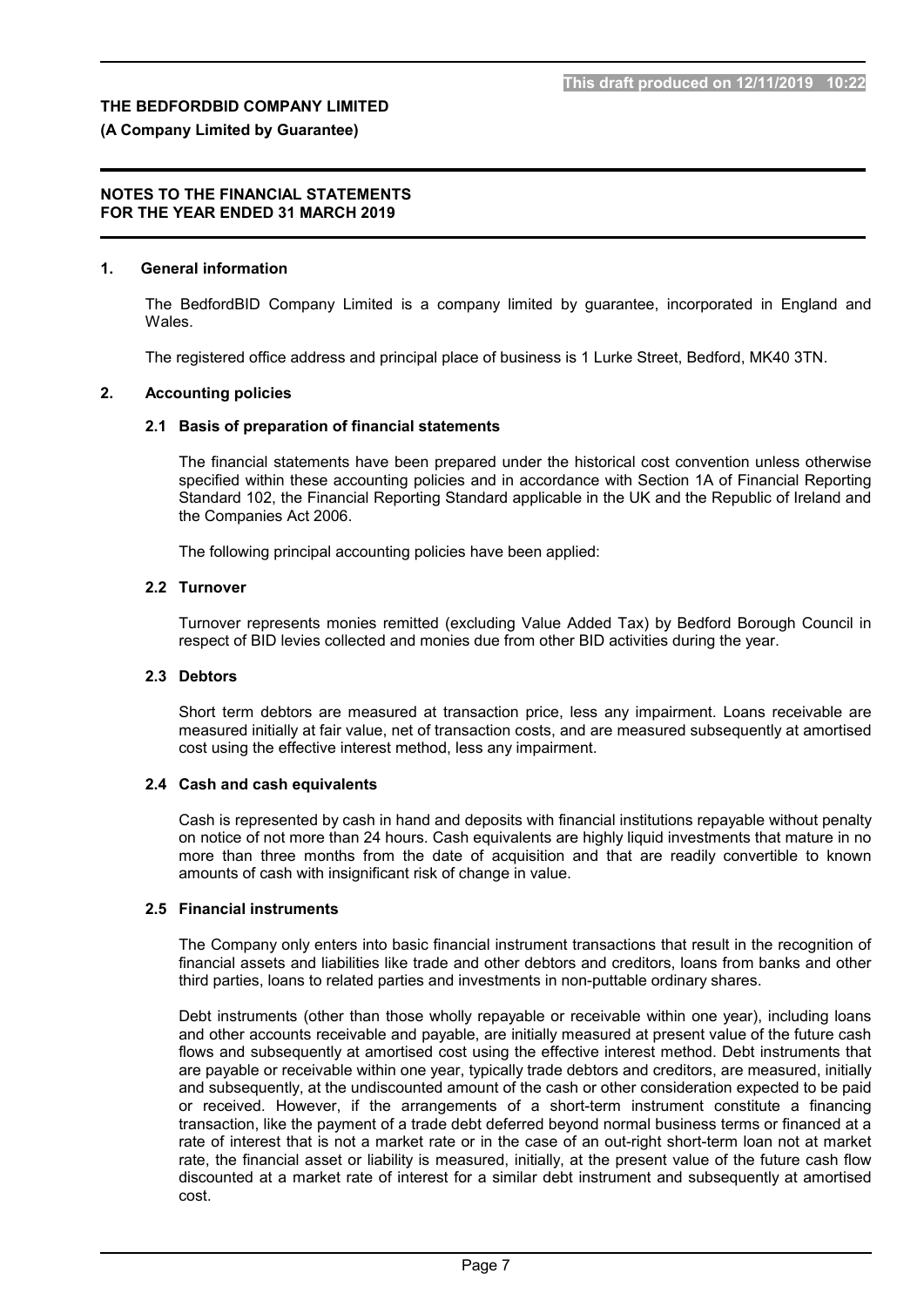#### **(A Company Limited by Guarantee)**

#### **NOTES TO THE FINANCIAL STATEMENTS FOR THE YEAR ENDED 31 MARCH 2019**

#### **2. Accounting policies (continued)**

#### **2.6 Creditors**

Short term creditors are measured at the transaction price. Other financial liabilities, including bank loans, are measured initially at fair value, net of transaction costs, and are measured subsequently at amortised cost using the effective interest method.

#### **2.7 Bedford Town Centre Gift Voucher scheme**

The Company operates the Bedford Town Centre Gift Voucher scheme. Income received from the issue of vouchers during the year is netted against the corresponding cost and liability recognised for the redemption of those vouchers issued in the year. The net deficit or surplus in the year is included within the cost of sales of the Company.

#### **3. Employees**

Details of directors' remuneration is shown within the related party transactions note below.

The average monthly number of employees, including directors, during the year was 12 (2018 - 17).

#### **4. Debtors**

|                                | 2019<br>£      | 2018<br>£                |
|--------------------------------|----------------|--------------------------|
| Trade debtors                  | 17,340         | 21,705                   |
| <b>VAT</b>                     | 5,723          | $\overline{\phantom{0}}$ |
| Prepayments and accrued income | $\blacksquare$ | 4,000                    |
|                                | 23,063         | 25,705                   |

#### **5. Cash and cash equivalents**

|                          | 2019    | 2018    |
|--------------------------|---------|---------|
| Cash at bank and in hand | 305,397 | 292,748 |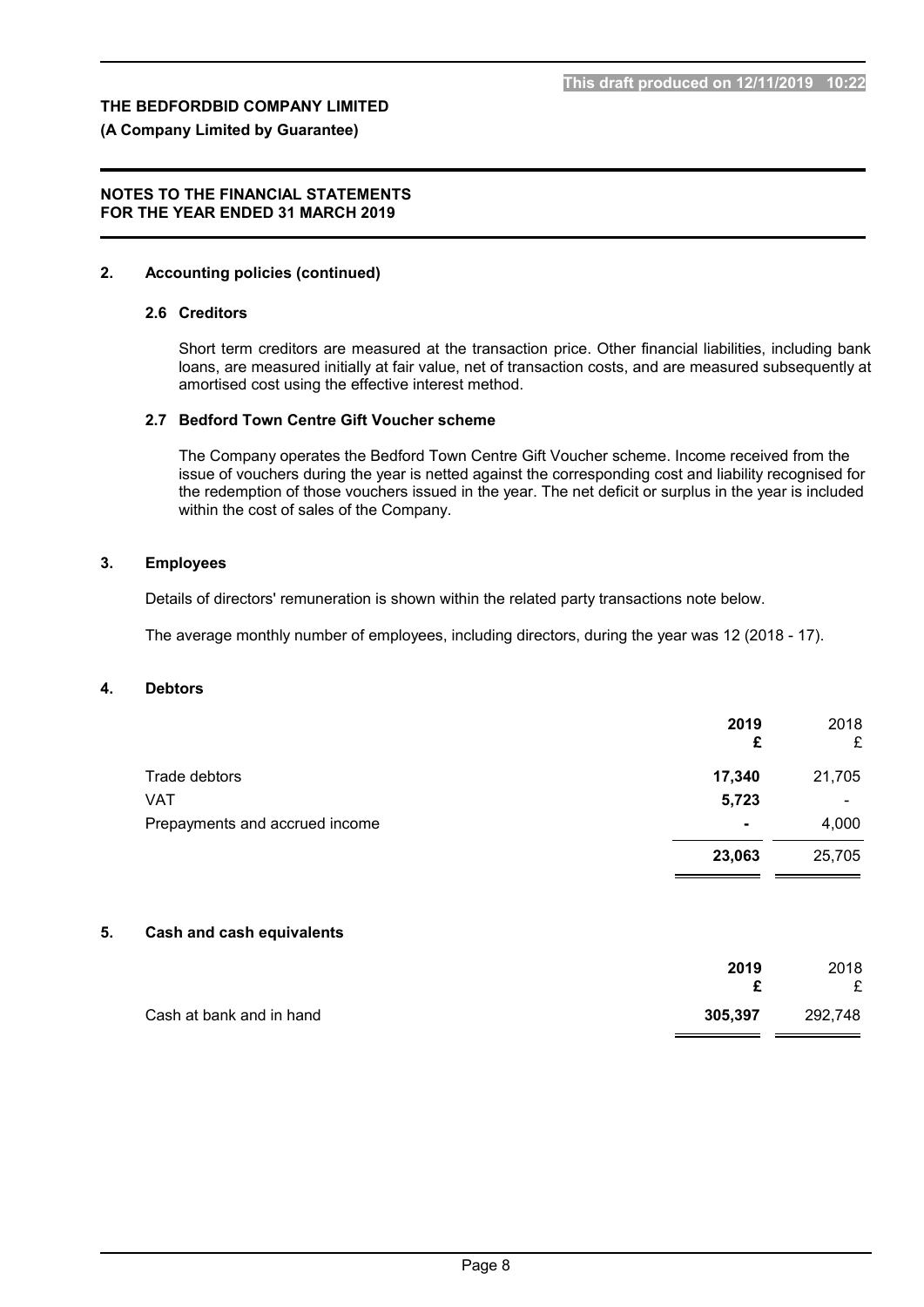## **(A Company Limited by Guarantee)**

### **NOTES TO THE FINANCIAL STATEMENTS FOR THE YEAR ENDED 31 MARCH 2019**

#### **6. Creditors: Amounts falling due within one year**

|                                    | 2019<br>£      | 2018<br>£ |
|------------------------------------|----------------|-----------|
| Trade creditors                    | 15.700         | 24,437    |
| Other taxation and social security | $\blacksquare$ | 9,380     |
| Other creditors                    | 26,395         | 28,060    |
| Accruals and deferred income       | 7,250          | 2,900     |
|                                    | 49,345         | 64,777    |

#### **7. Company status**

The Company is limited by guarantee. In the event of the Company being wound up, every member of the Company undertakes to contribute such amounts as may be required (not exceeding one pound) to the assets of the Company.

## **8. Related party transactions**

During the year administrative charges of £12,500 (2018: £12,500) were paid to the Bedford Borough Council for the collection of BID levies. In addition, £30,912 (2018: £54,718) of costs, included within cost of sales, were paid to the Bedford Borough Council relating directly to the various initiatives run by the BID.

Remuneration of £43,431 (2018: £44,571) was paid to the executive director during the year.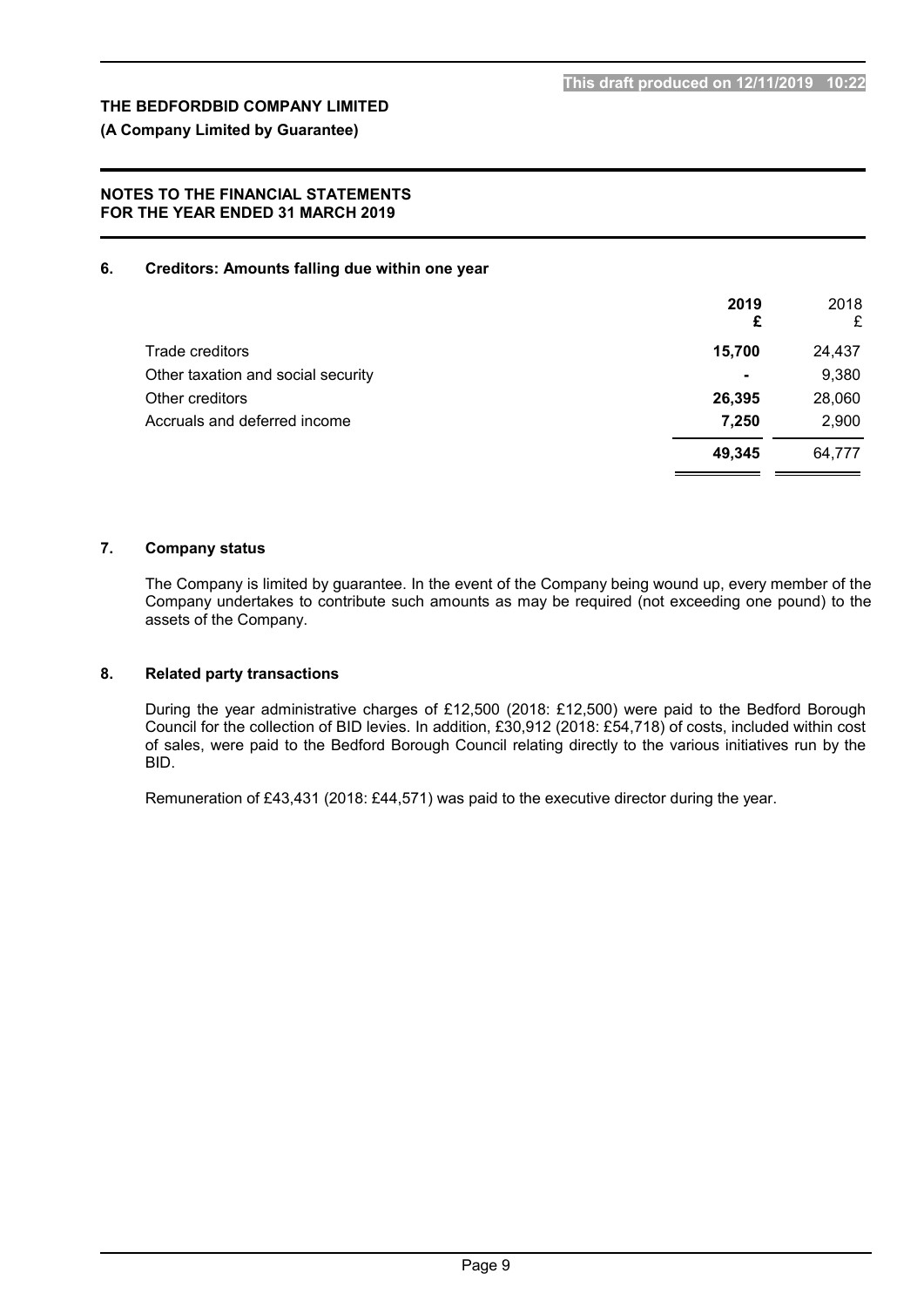## **(A Company Limited by Guarantee)**

### **DETAILED INCOME AND EXPENDITURE ACCOUNT FOR THE YEAR ENDED 31 MARCH 2019**

|                         | 2019<br>£  | 2018<br>£  |
|-------------------------|------------|------------|
| Turnover                | 442,244    | 451,526    |
| Cost of sales           | (371, 442) | (356, 873) |
| <b>Gross profit</b>     | 70,802     | 94,653     |
| Less: overheads         |            |            |
| Administration expenses | (45, 774)  | (53, 131)  |
| <b>Operating profit</b> | 25,028     | 41,522     |
| Interest receivable     | 411        | 58         |
| Profit for the year     | 25,439     | 41,580     |
|                         |            |            |
|                         |            |            |
|                         |            |            |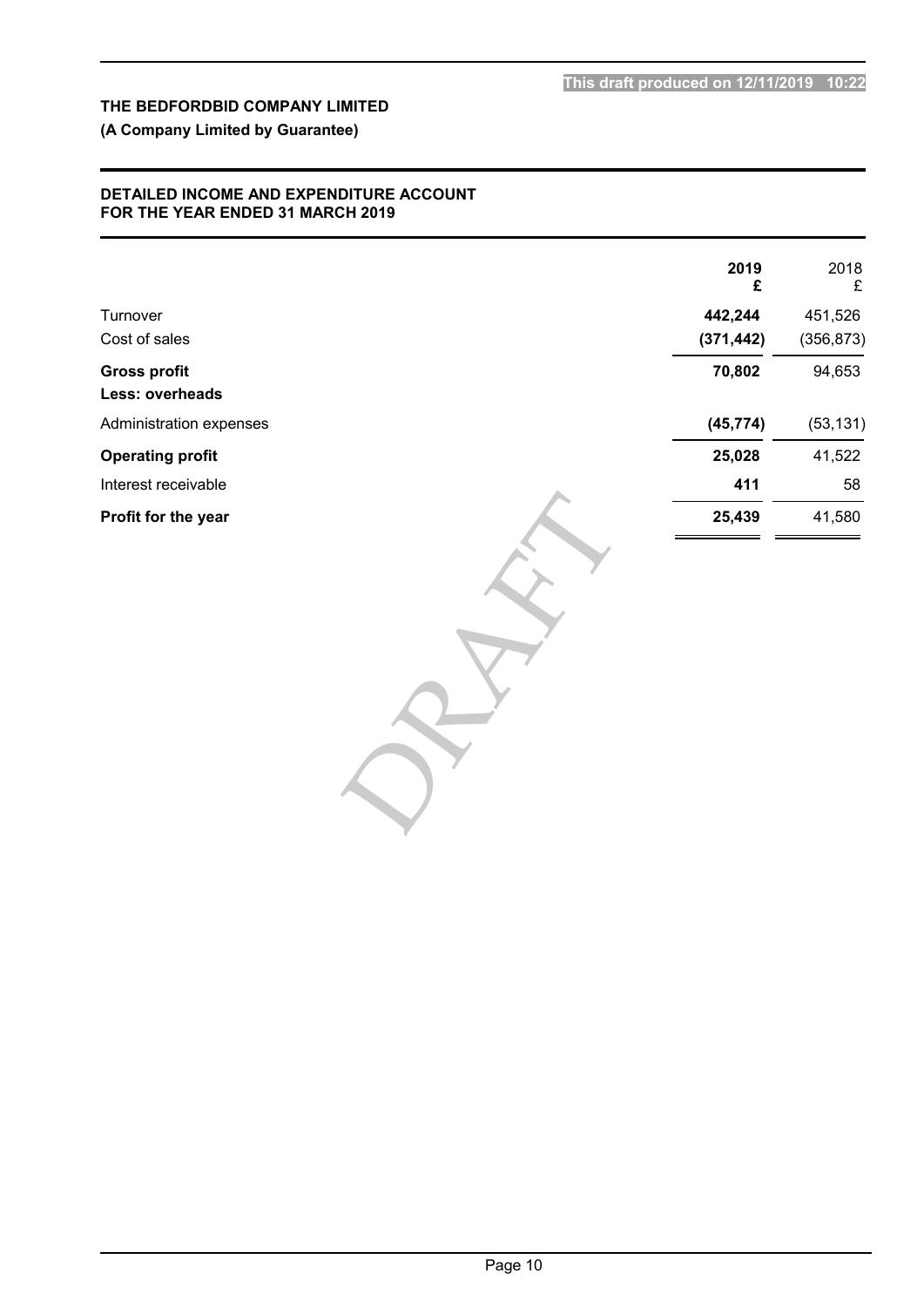## **(A Company Limited by Guarantee)**

### **SCHEDULE TO THE DETAILED ACCOUNTS FOR THE YEAR ENDED 31 MARCH 2019**

|                                                         | 2019      | 2018      |
|---------------------------------------------------------|-----------|-----------|
| <b>Turnover</b>                                         | £         | £         |
|                                                         |           |           |
| <b>BID</b> income                                       | 438,600   | 443,200   |
| Springboard income                                      | 1,640     | 1,640     |
| Utilities income                                        | 1,410     | 1,260     |
| Portas Pilot Scheme grants recognised                   |           | 1,330     |
| Other income                                            | 594       | 4,096     |
|                                                         | 442,244   | 451,526   |
|                                                         | 2019<br>£ | 2018<br>£ |
| <b>Cost of sales</b>                                    |           |           |
| Direct wages                                            | 65,279    | 70,914    |
| Net deficit of Bedford Town Centre Gift Voucher scheme* | 4,438     | 2,891     |
| Marketing, promotions & events                          | 198,867   | 164,490   |
| Improving the visitor experience                        | 83,332    | 87,149    |
| Partnerships                                            | 18,051    | 21,429    |
| Sustainability                                          | 1,475     | 10,000    |
|                                                         | 371,442   | 356,873   |
|                                                         |           |           |
| *Bedford Town Centre Gift Voucher scheme                |           |           |
|                                                         | 2019<br>£ | 2018<br>£ |
| Voucher sales                                           | 82,407    | 79,849    |
| Voucher costs                                           | (86, 845) | (82, 740) |
| Net deficit from administration of voucher scheme       | (4, 438)  | (2,891)   |

Included within the voucher costs of £86,845 (2018: £82,740) are £7,920 (2018: £3,025) of vouchers issued free of charge for promotional purposes and a £5,000 (2018: £4,852) charge in respect of discounts given on bulk purchases. These costs are considered to be part of the operational costs of the scheme which aims to encourage retail trading within the BID area.